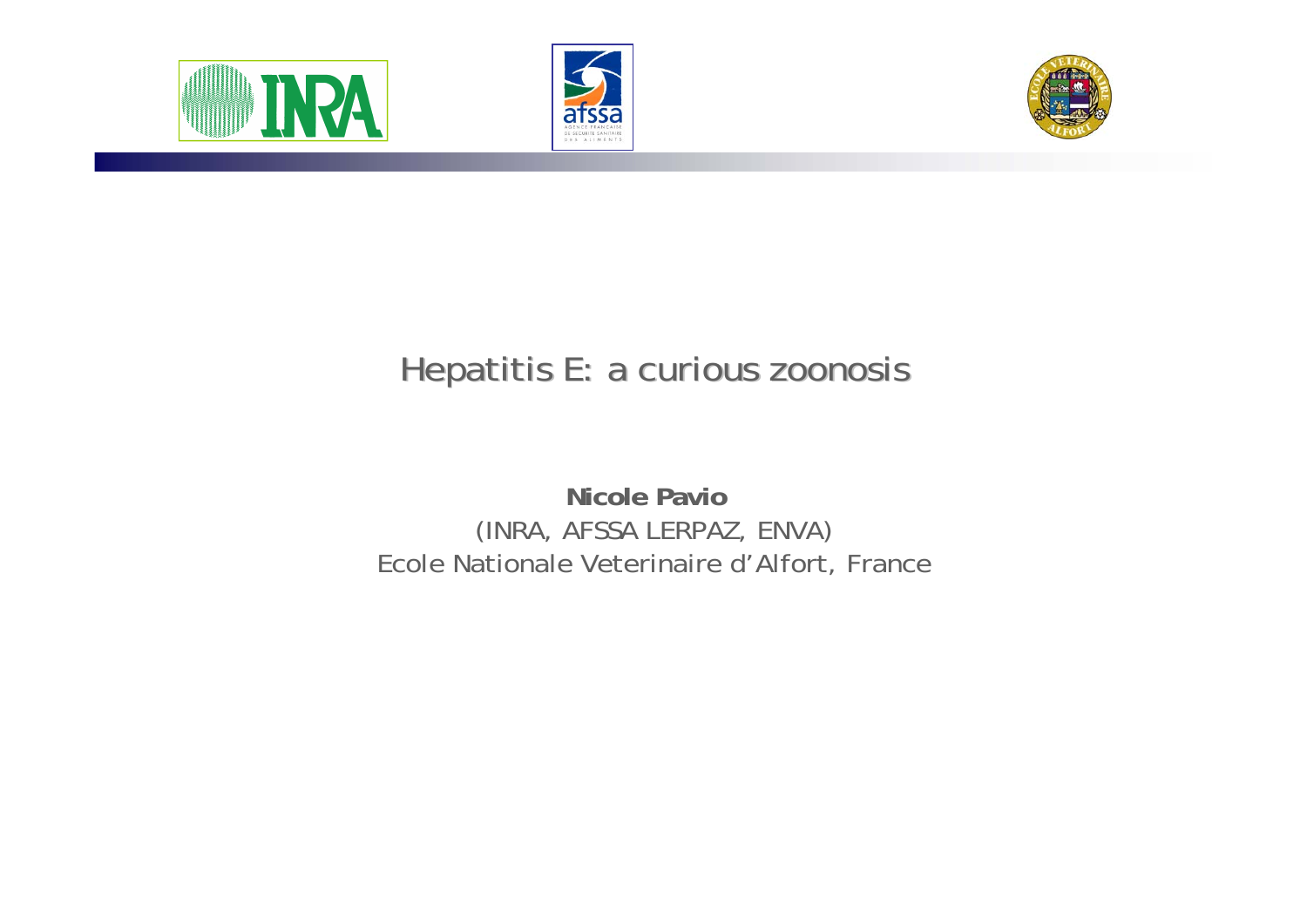Hepatitis E Virus Hepeviridae, hepevirus

- Acute Hepatitis \* enteric transmission
- Incubation time : 40 days
- Fulminate Hepatite : 1 -4% (20% pregnancy) \*chronic in recipient transplants and HIV+



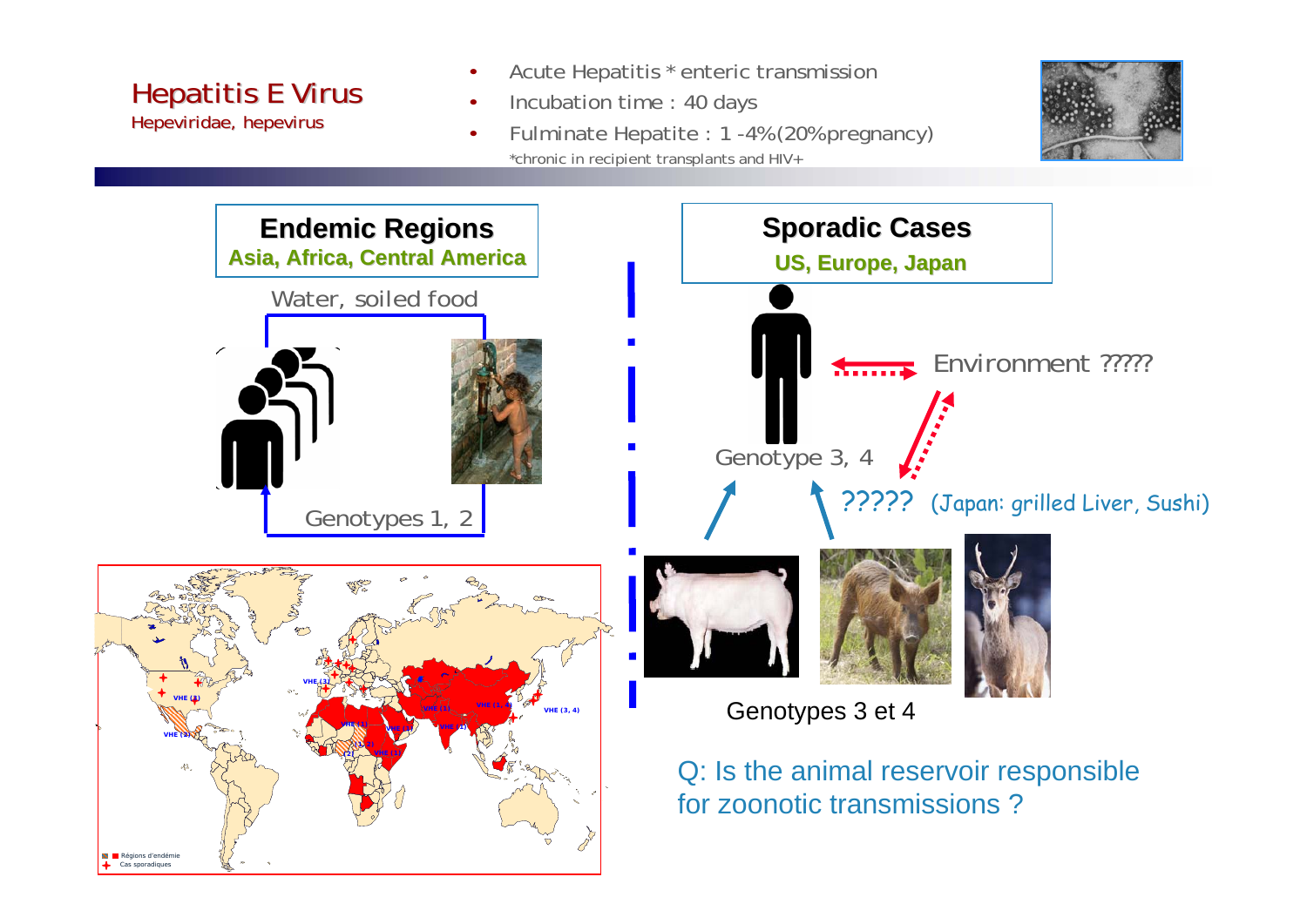#### **Possible animal Réservoirs**

| <b>Animals</b>   | <b>Countries</b>                                 | <b>Ab Prevalence</b> |
|------------------|--------------------------------------------------|----------------------|
| <b>Swine</b>     | Worldwide                                        | 30-80%               |
| Rat              | India, Brazil                                    | 50-80%               |
| Cat              | <b>Japan</b>                                     | 33%                  |
| Dog              | <b>Brazil</b>                                    | 7%                   |
| <b>Sheep</b>     | India, China, Brazil                             |                      |
| Goat             | India, China, Brazil                             |                      |
| <b>Wild boar</b> | Japan, France, Germany,<br>Italy, Spain, Hungary | $5 - 42%$            |
| <b>Deer</b>      | Japan, Hungary                                   | 2.6%                 |
| Chicken          | USA, Brazil, Australia                           | 20-30%               |
| <b>Bovine</b>    | <b>Brazil</b>                                    | 1.42%                |
| <b>Horse</b>     | Egypt                                            | 13%                  |
| <b>Mongoose</b>  | Japan                                            | 8.3%                 |



33% Japanese cats (n=135) Usui et al, 2004

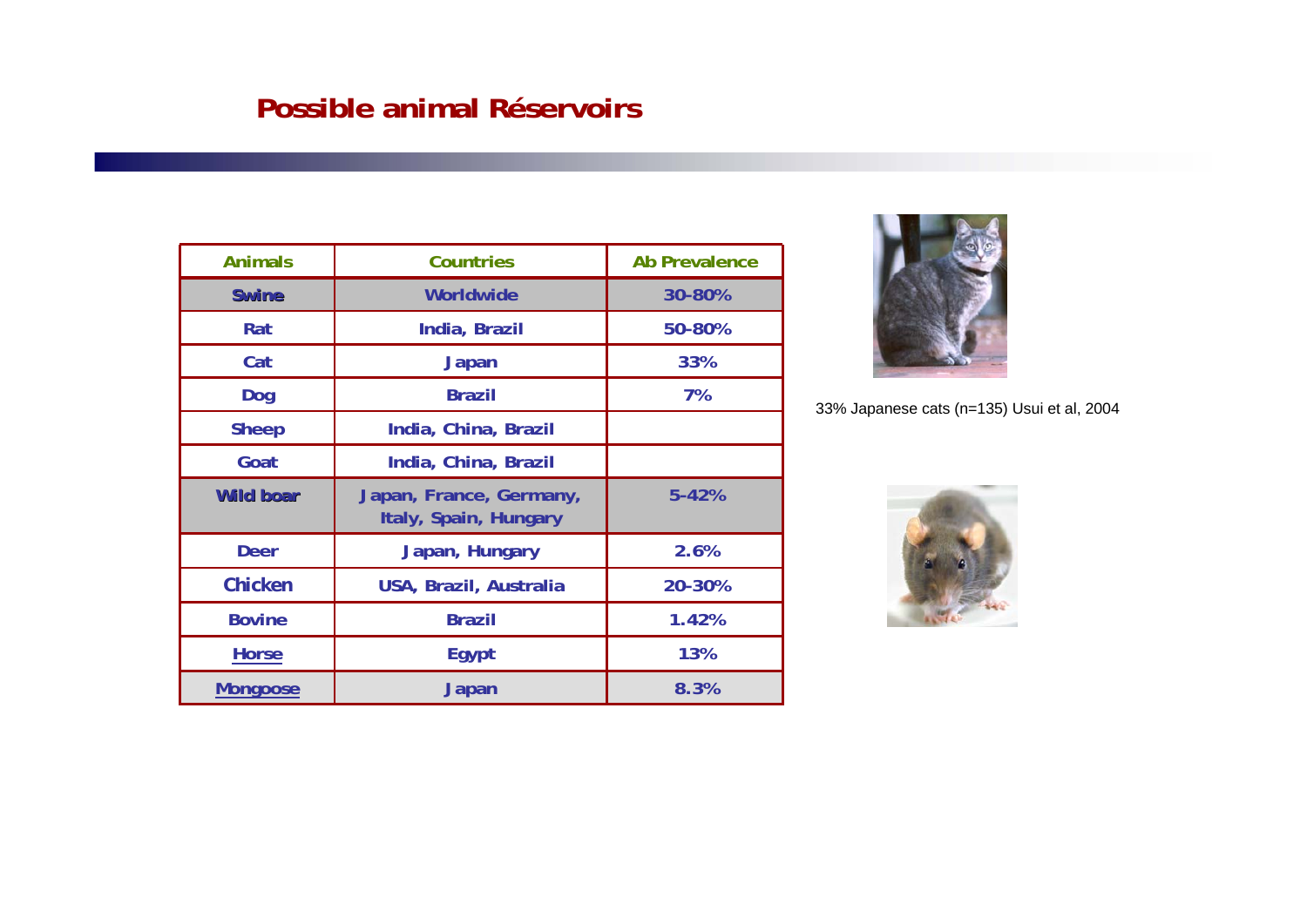# **Crossing the Species Barrier**

| Genotype     | <b>Natural Host</b> | <b>Exp Models</b> | <b>Infection</b> |  |
|--------------|---------------------|-------------------|------------------|--|
| 1 & 2        | <b>Human</b>        | Macaque           | $+$              |  |
|              |                     | <b>Swine</b>      |                  |  |
|              |                     | Rat               | $+$              |  |
| $\mathbf{3}$ | <b>Human</b>        | Macaque           | $+$              |  |
|              |                     | <b>Swine</b>      | $\ddot{}$        |  |
|              | <b>Swine</b>        | Macaque           | $\pm$            |  |
|              |                     | Swine             | $+$              |  |
|              |                     | Chicken           | nd               |  |
|              |                     | Rat               | nd               |  |
|              |                     | Lamb              | $+$              |  |
| Avian        | <b>Chicken</b>      | Macaque           |                  |  |
|              |                     | <b>Swine</b>      |                  |  |
|              |                     | Chicken           | $\ddot{}$        |  |
|              |                     | Rat               | nd               |  |
|              |                     | Turkey            | $\ddot{}$        |  |

nd: not determined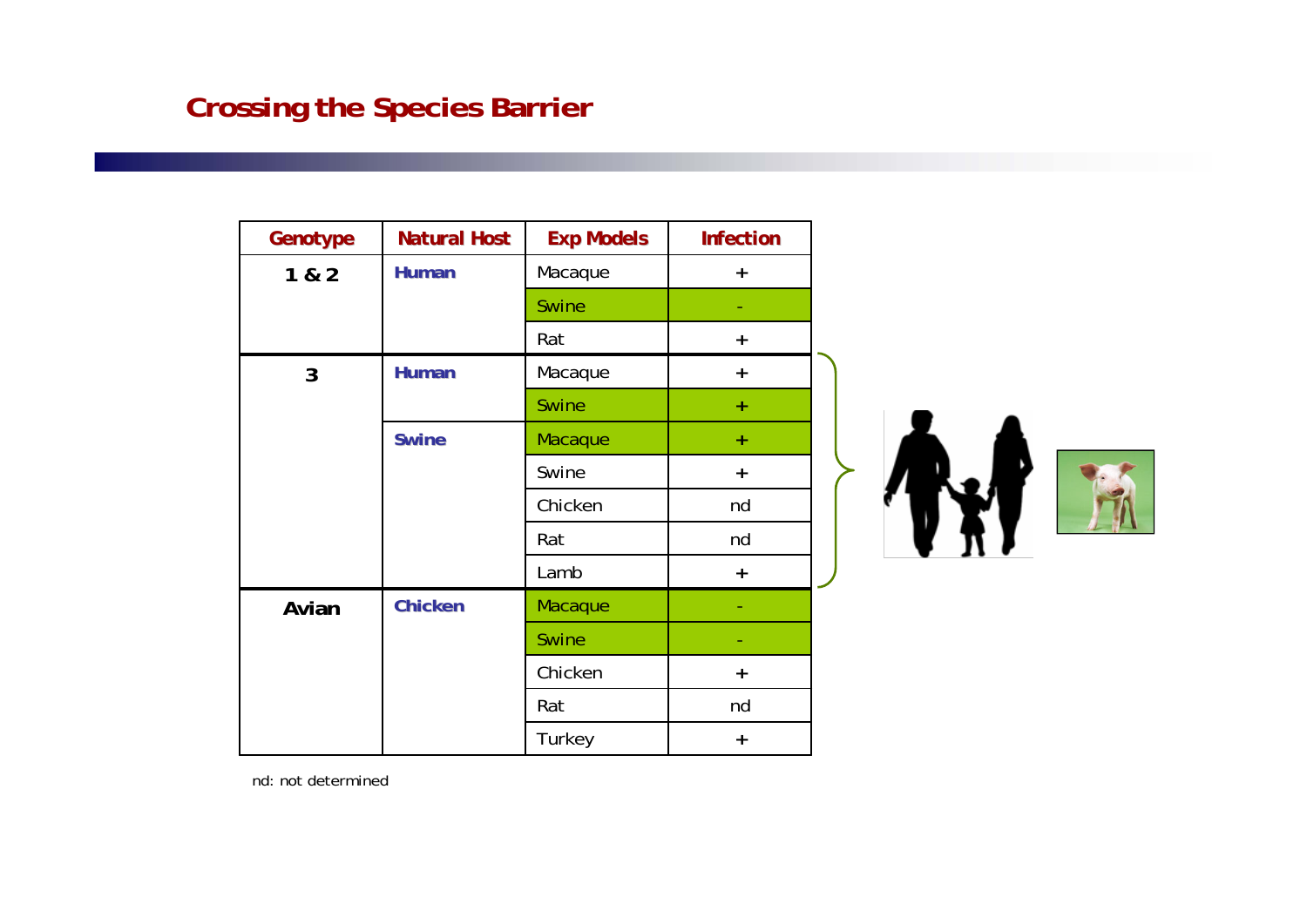### Natural infection

- Asymptomatic
- Occurs around 10 weeks (after weaning, lost Ab maternal)
- Viral excretion between 12 and 15 weeks, seroconversion at 16-20 weeks
- > 90% herds are infected (USA, Europe, Asia)

### Model of experimental infection in swine

Asymptomatic (few liver lesions, no increase of ASAT,ALAT, feces excretion, seroconversion)

Extra-hepatic sites of multiplication : small intestine, colon, lymph nodes, high excretion in bile, spleen, . (Williams et al JCM 2001).

- No effect in pregnant gilts (Kasorndorkbua et al 2003).
- Few differences of physiopathology between swine and human genotype 3 strains. Highly contagious R0 = 8.8 (Bouwknegt et al Vet Res 2008)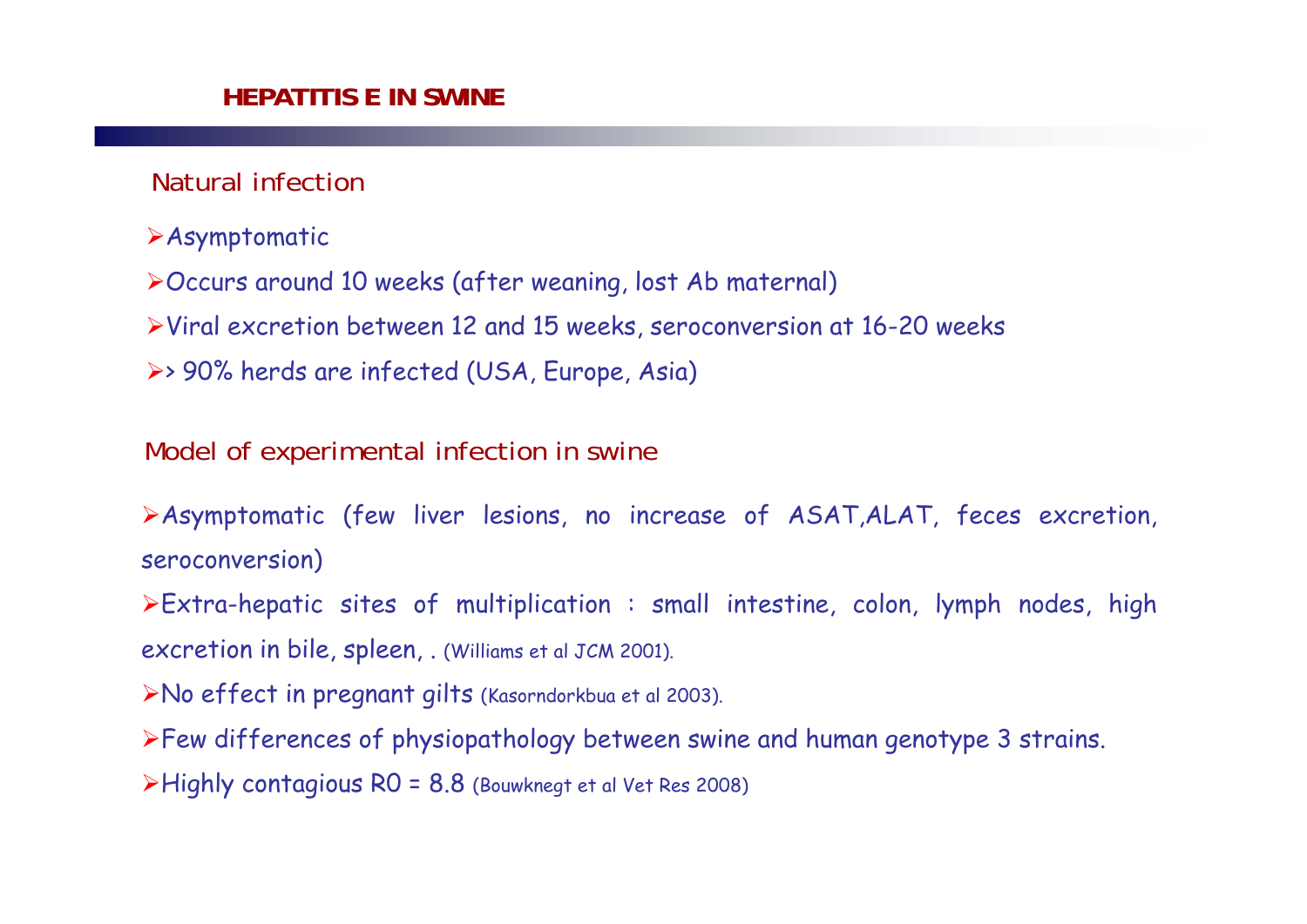#### **HEPATITIS E IN SWINE**

#### Model of experimental infection in swine

Table 2: HEV RNA in organs, excreta and bile from secondgeneration contact-infected pigs and iv inoculated pigs at 28 days post infection.

|                                  |   |       |   | Contact infected |     | Inoculated |    |  |  |   |           |          |                                  |                |             |                |           |
|----------------------------------|---|-------|---|------------------|-----|------------|----|--|--|---|-----------|----------|----------------------------------|----------------|-------------|----------------|-----------|
| Pig<br>3<br>2<br>Total<br>4<br>5 |   | Total | 6 | 7                | 8   | 9          | 10 |  |  |   |           |          |                                  |                |             |                |           |
|                                  |   |       |   |                  |     |            |    |  |  |   |           |          |                                  | Type of muscle |             |                |           |
| Faeces                           | + |       |   |                  | 2/5 | 5/5        |    |  |  |   | $\ddot{}$ | $Day*$   | Type                             | Pig ID         | Longissimus | Biceps femoris | lliopsoas |
| Urine                            | + |       |   |                  | 3/5 | 0/5        |    |  |  |   |           | 3        | C3                               | 21             |             |                |           |
| Serum                            |   |       |   |                  | 1/5 | 4/5        |    |  |  |   |           | 3        | C <sub>3</sub>                   | 22             |             |                |           |
|                                  |   |       |   |                  | 2/5 |            |    |  |  |   |           | 15       | C <sub>3</sub>                   | 23             |             |                |           |
| Bile                             | + |       |   |                  |     | 5/5        |    |  |  |   | ÷         | 18<br> 9 | C <sub>3</sub><br>C <sub>2</sub> | 24<br>19       |             |                |           |
| Liver                            |   |       |   |                  | 2/5 | 5/5        |    |  |  |   |           | 23       | CI                               | 15             |             |                |           |
| Mesenterial LN                   |   |       |   |                  | 2/5 | 5/5        |    |  |  |   |           | 24       | CI                               | 16             |             |                |           |
|                                  |   |       |   |                  |     |            |    |  |  |   |           | 25       | iv                               |                |             |                |           |
| Bronchial LN                     |   |       |   |                  | 2/5 | 5/5        |    |  |  |   |           | 25       | iv                               |                |             |                |           |
| Hepatic LN                       | + |       |   |                  | 3/5 | 5/5        |    |  |  |   |           | 25<br>25 | iv                               | 8<br>10        |             |                |           |
|                                  |   |       |   |                  |     |            |    |  |  |   |           | 27       | C <sub>2</sub>                   |                |             |                |           |
| Pancreas                         |   |       |   |                  | 0/5 | 0/5        |    |  |  |   |           | 27       | C2                               |                |             |                |           |
| Spleen                           | + |       |   |                  | 3/5 | 5/5        |    |  |  |   |           | 27       | iv                               | 9              |             |                |           |
| Kidney                           |   |       |   |                  | 1/5 | 4/5        |    |  |  |   |           | 29       | CI                               | 17             |             |                |           |
|                                  |   |       |   |                  |     |            |    |  |  |   |           | 30<br>31 | C <sub>2</sub><br>CI             | 18             |             |                |           |
| lleum                            |   |       |   |                  | 1/4 | 4/5        |    |  |  |   |           | 32       | C <sub>2</sub>                   | 20             |             |                |           |
| Jejunum                          |   |       |   |                  | 1/5 | 4/4        |    |  |  | ÷ | +         | 53       | iv                               | 14             |             |                |           |
|                                  |   |       |   |                  |     |            |    |  |  |   |           | 55       | iv                               | 13             |             |                |           |
| Colon                            |   |       |   |                  | 2/5 | 4/5        |    |  |  |   |           |          |                                  |                |             |                |           |
| Tonsil                           |   |       |   |                  | O/5 | 3/5        |    |  |  |   | ÷         |          |                                  |                |             |                |           |

'+' indicates the presence of HEV RNA; '-' indicates the failure to detect HEV RNA; '.' indicates that samples were not examined

Bouwknegt et al Vet Res 2009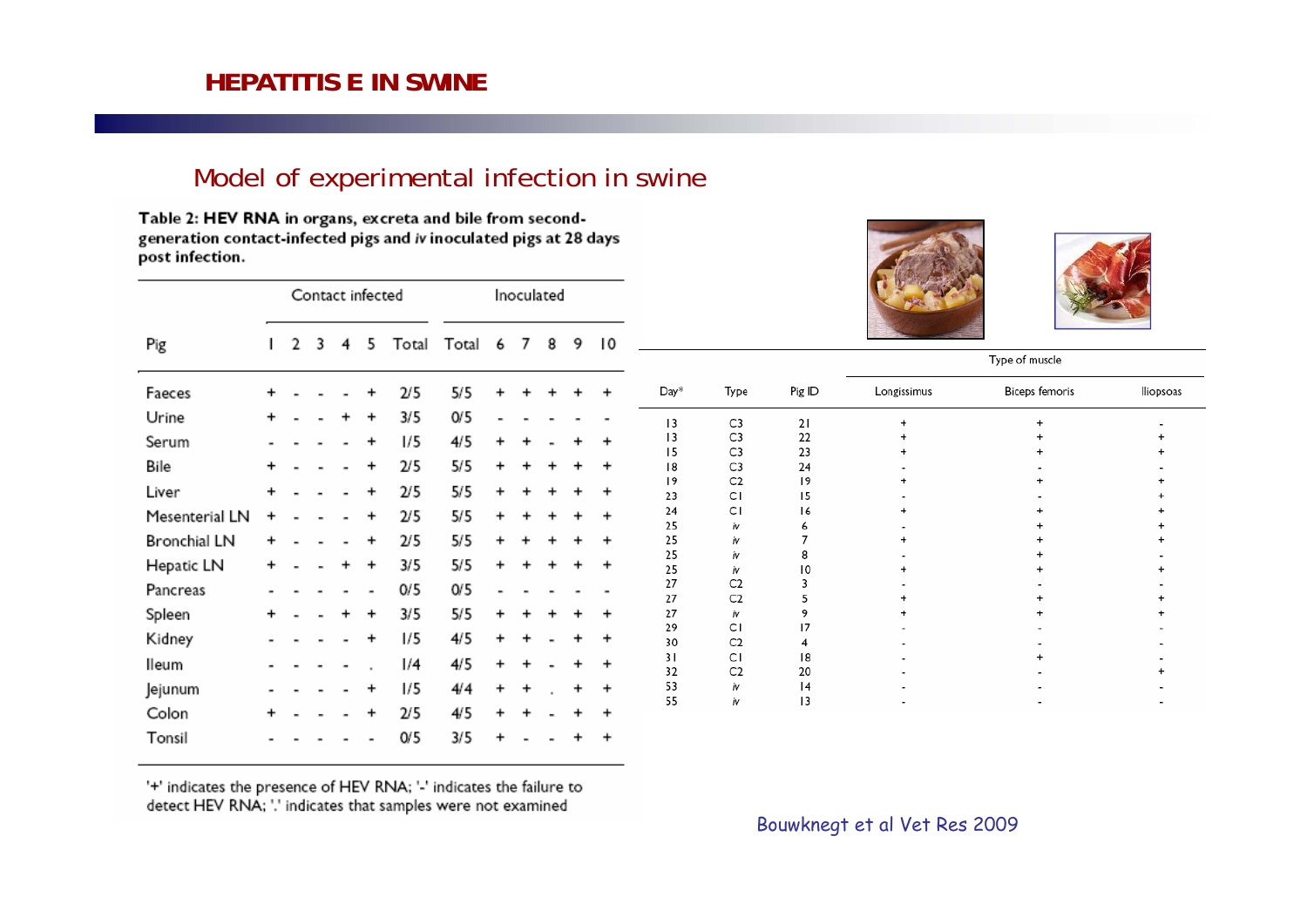#### **HEPATITIS E IN SWINE**

#### DÉCOUPE DE LA VIANDE DE PORC Filet Mignon opric Carré ades Travers Coupe ronde) lambon<br>(Coupe parisienne) 作品 Poitrine<sup>4</sup> Épaule **ff** 0 Jambonneau Épaule<br>sans Jarret (Jarret) **art** Poitrine sans Plat **f a** Hachage Jambonneau Mouille<sup>8</sup> **LONG** EPAULE **POITRINE** Griller Braiser Róti Ü ġ  $\frac{54}{3}$ **Bouillir** Hacher Saler **OFFICE DE L'ELEVAGE** ه ديد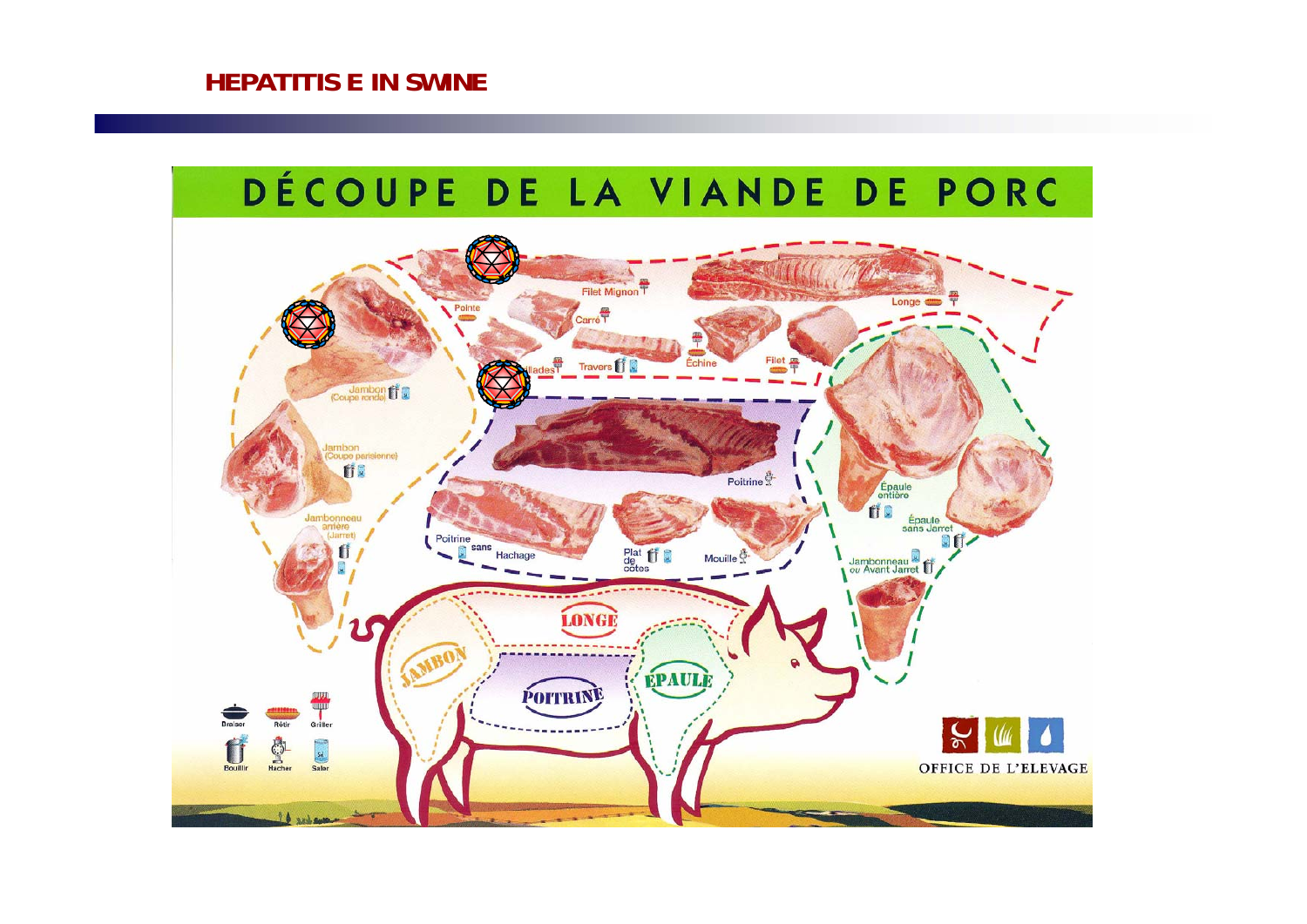### $\checkmark$  Zoonotic transmissions through direct contact with swine or infected pork meat

¾**Increased HEV sero prevalence in exposed personnel (veterinaries, butchers, slaughterhouse).**

| <b>USA</b>             | 26% (Meng et al 2002)        |
|------------------------|------------------------------|
| <b>Sweden</b>          | 13% (Olsen et al 2006)       |
| <b>Moldavia</b>        | 51.1% (Drobeniuc et al 2001) |
| <b>The Netherlands</b> | 11% (Bouwknegt et al 2007)   |

#### $\checkmark$  Zoonotic transmissions through infected food product

| <b>Species of origin</b> | <b>Mode of contamination</b>     | Geno-type | <b>Reference</b>     |
|--------------------------|----------------------------------|-----------|----------------------|
| Sika deer                | Uncooked meat (sushi)            |           | Tei et al, 2003      |
| Wild boar                | Barbecue (partially undercooked) |           | Tamada et al, 2004   |
| Wild boar                | Barbecue (partially undercooked) |           | Masuda et al, 2005   |
| Pig                      | Grilled or uncooked pig liver    |           | Yasuyuki et al, 2003 |

## $\checkmark$  Possible transmissions zoonotic with pork products

| <b>Confession</b>   | <b>Muslim</b> | Hindu |  |
|---------------------|---------------|-------|--|
| <b>I</b> Prevalence | 2%            | 20%   |  |

Indonesian study *(Surya et al 2005)*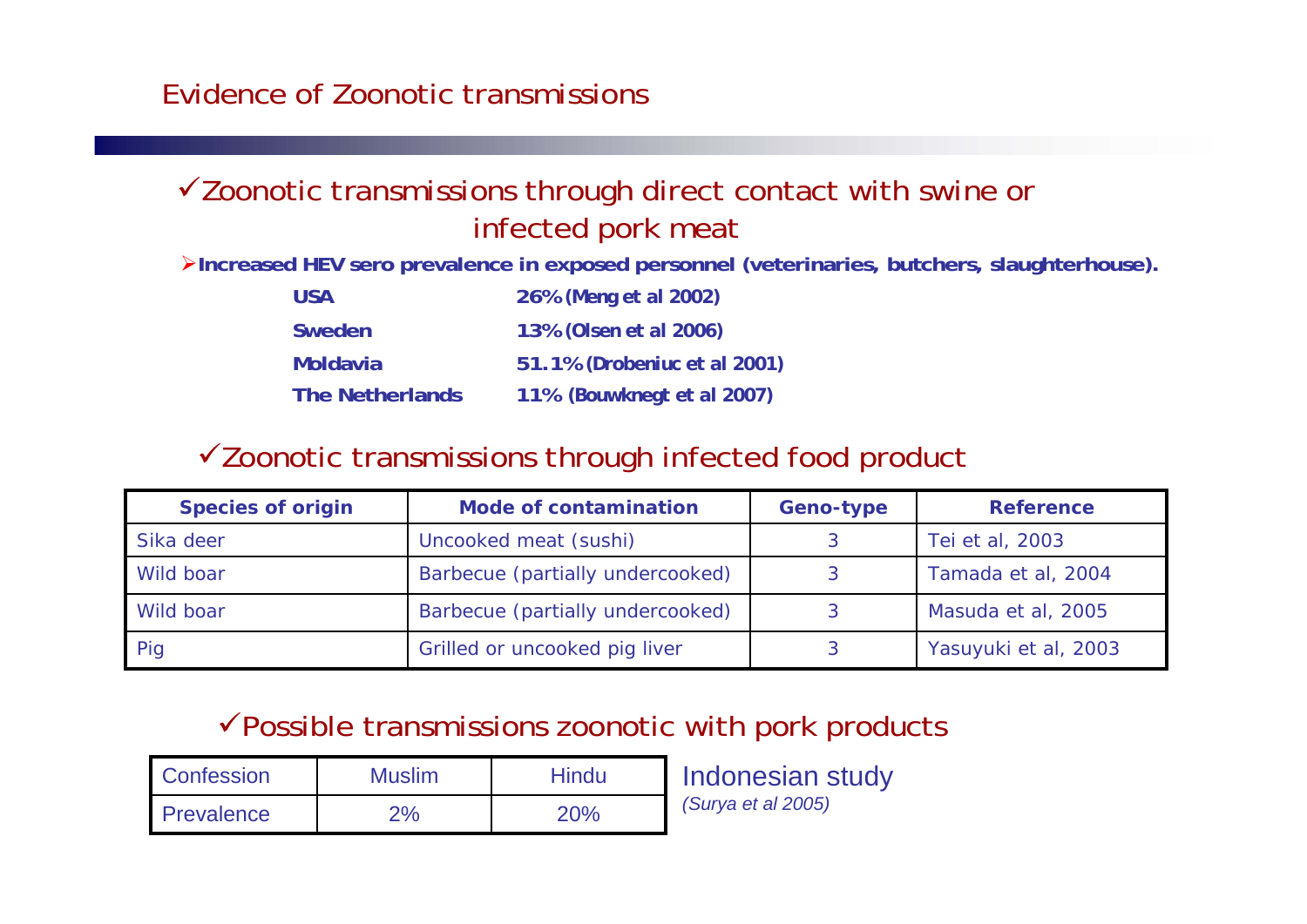## Source of HEV exposure

#### <sup>9</sup>**Food product infected by HEV: pork liver in grocery stores**



USA (Feagins *et al* JGV 2007); ARN + = 14/127 (11%); 2/3 infectious The Netherlands (Bouwknegt *et al* J Food Prot 2007); ARN+ 4/62 (6.5%) Japan (Yazaki Y *et al* J Gen Virol 2003); ARN + = 7/363 (1.9%)



# 9 **Other risk factors**:

Consumption of offal or wild-boar meat *(Wichmann O et al , J Infect Dis. 2008)*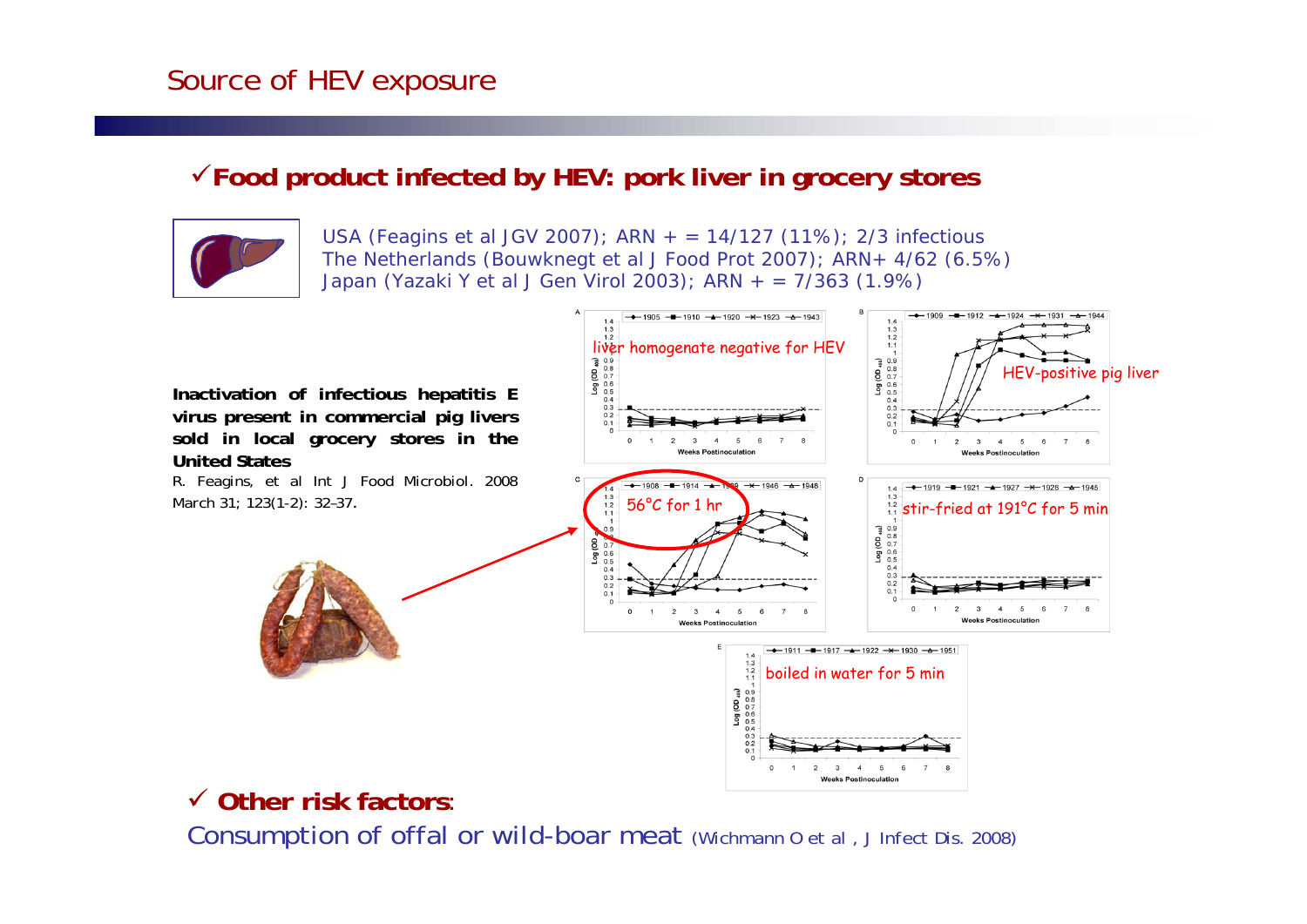#### **Source of HEV exposure**

#### 9 **Sea shell**



Japan (Li et al Am J Trop Med Hyg. 2007) Corbicula Japonica

#### <sup>9</sup>**Wastewater in non endemic regions**



US, Spain and France RNA + Clemente-Casares et al, EID 2003

<sup>9</sup>**Surface water in non endemic regions** (Rutjes SA, EID 2009)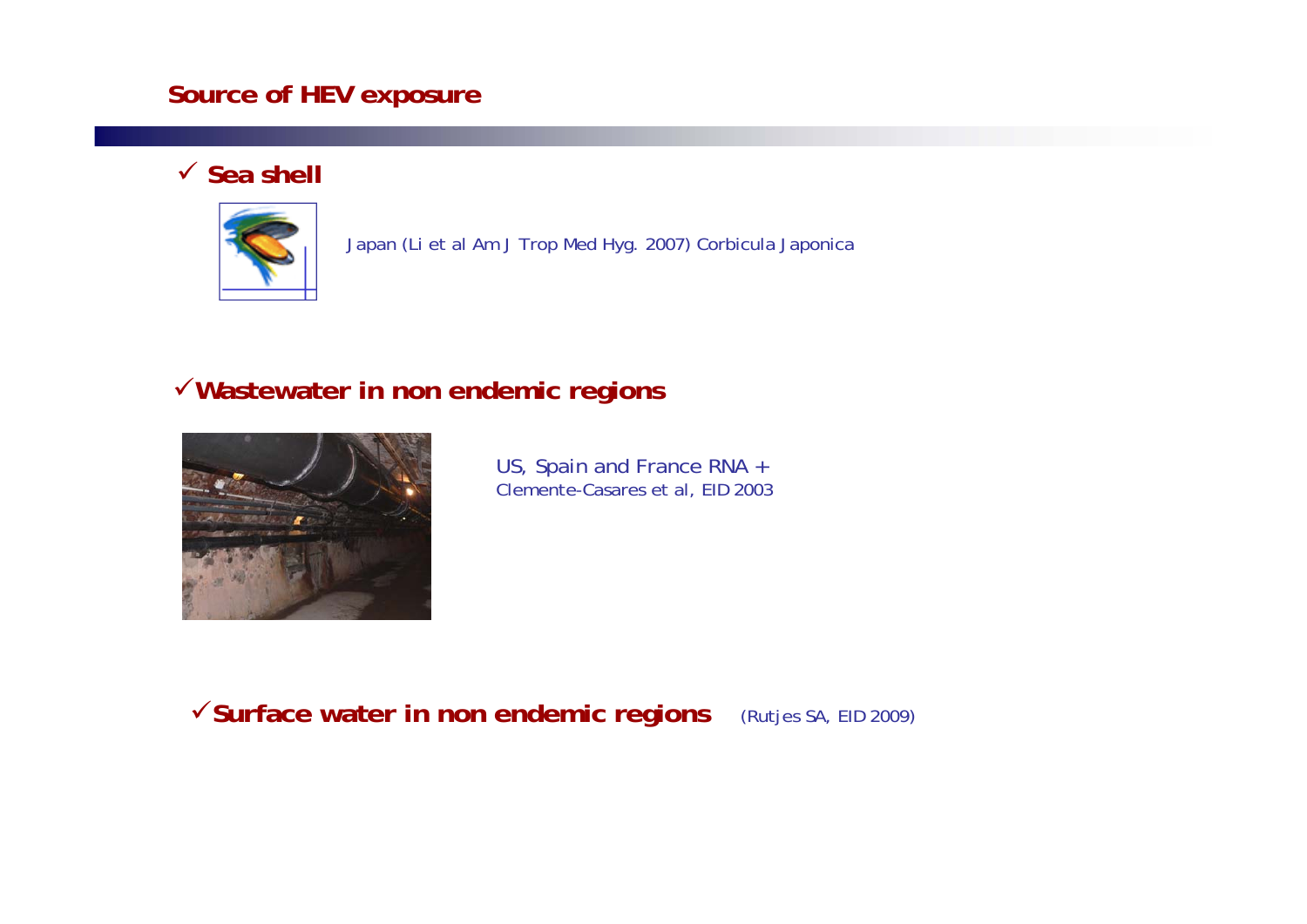

- >150 human indigenous cases per year (source: National reference centre)
- http://www.cnr.vha-vhe.aphp.fr/cadrecnr.htm
- $\checkmark$  1 to 2 cases of fulminate hepatitis/year
- $\checkmark$ Chronic cases (transplant recipient)
- $\checkmark$  Genotype 3 HEV strains
- $\checkmark$  Seroprevalence : **3.2% in blood donors from Paris area and north west** Boutrouille *et al* JCM 2007 ) **16.4**% in blood donors from Toulouse area (30% in hunters Mansuy *et al* JMV 2008)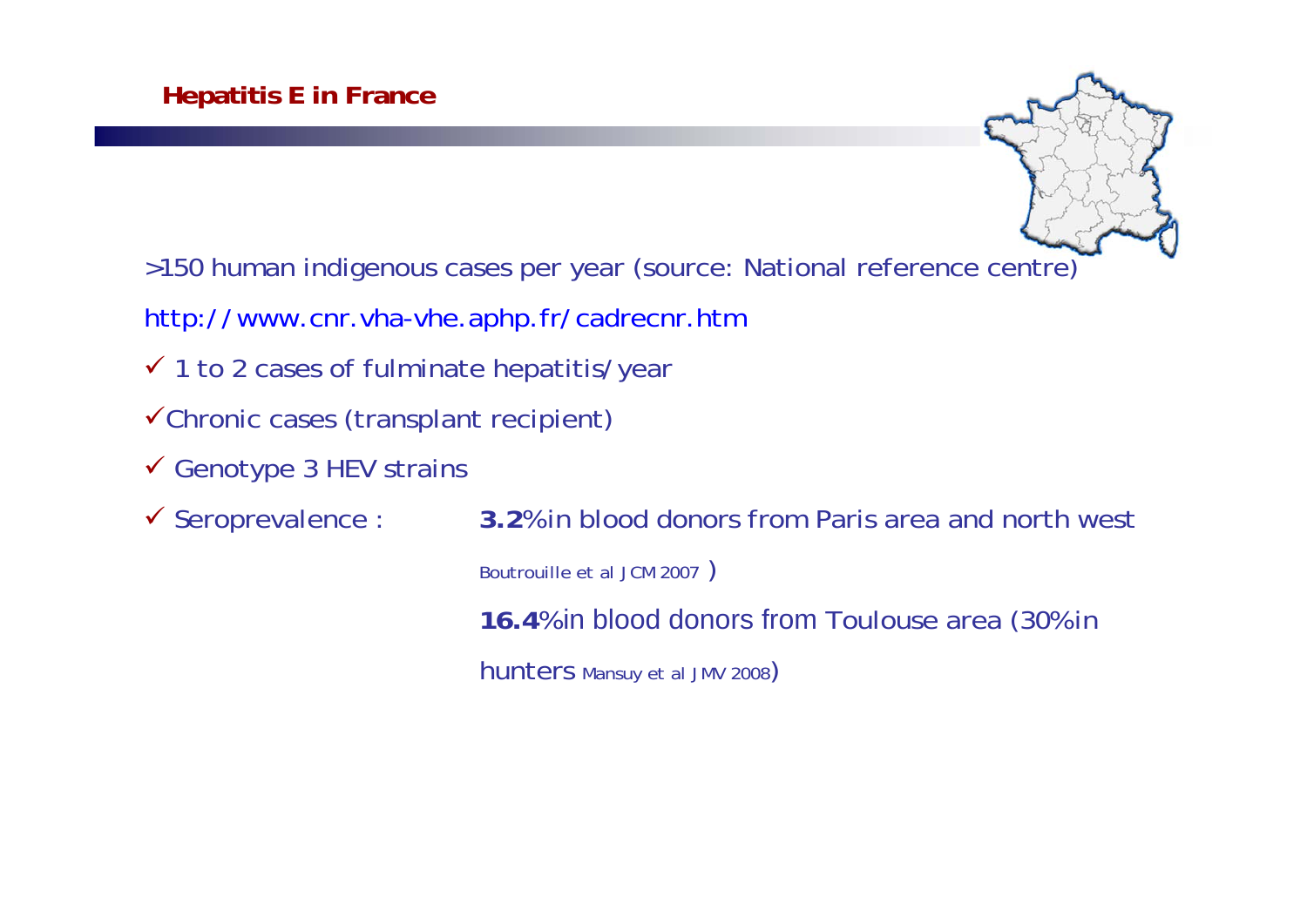#### HEV Prevalence in French swine herds

#### Serology

- ¾ > 70% Swine Herds are infected (n=51)
- ¾ Intra herd prevalence : 25% (2.5 to 80%)



### Virology

¾ HEV RNA is present in individual fecal samples ¾ HEV RNA is present in slurry manure storage ¾ HEV RNA present in manure storage is infectious (as confirmed by experimental infection of pig) <sup>¾</sup>HEV RNA sequences present in swine are closely related to

human strains (Genotype 3c, 3e and 3f).

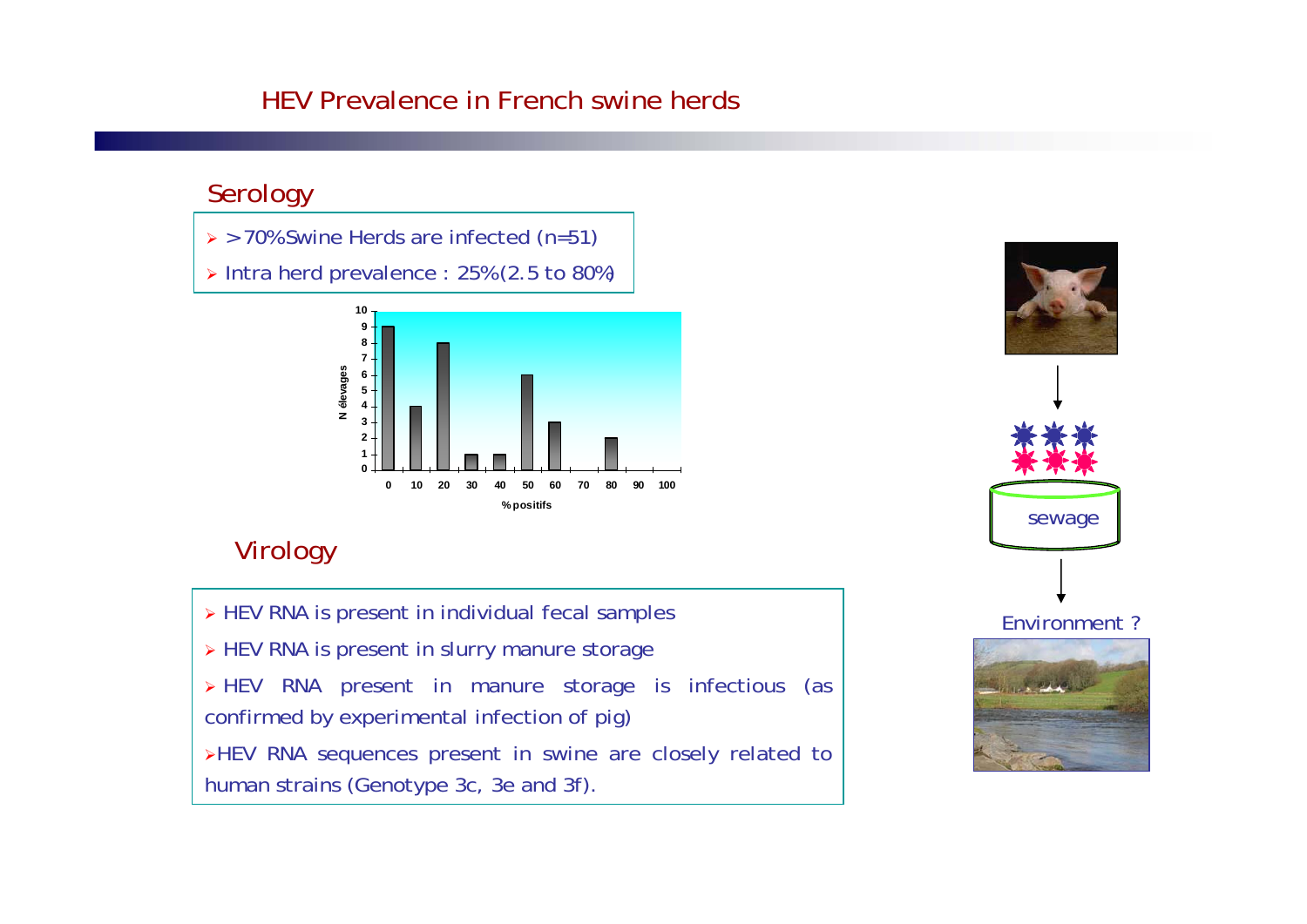### Molecular Virology : phylogenic analyses of French isolates

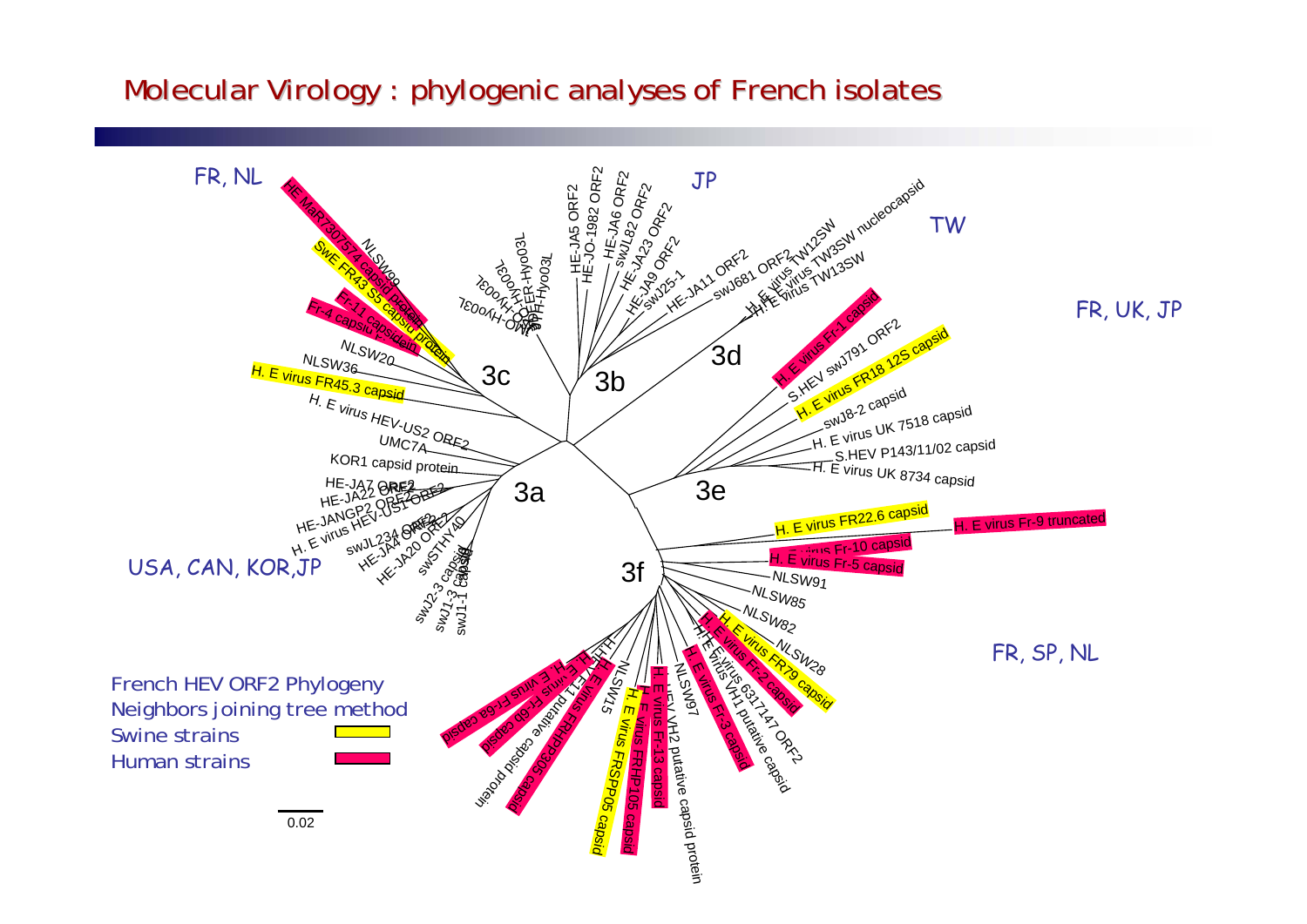# Epidemiology: study of Epidemiology: study of clinical cases of HEV within the ANGH network clinical cases of HEV within the ANGH network

**Geographic Distribution of 53 cases: Increasing Gradient North-> South** 

**Geographic distribution of swine herds Increasing Gradient South-> North**



**French Guinea = 1 caseIndigenous cases (no Travel) = 47 cases (89%) 1 case of fulminate hepatitis No particular risk factor identified (private well)**

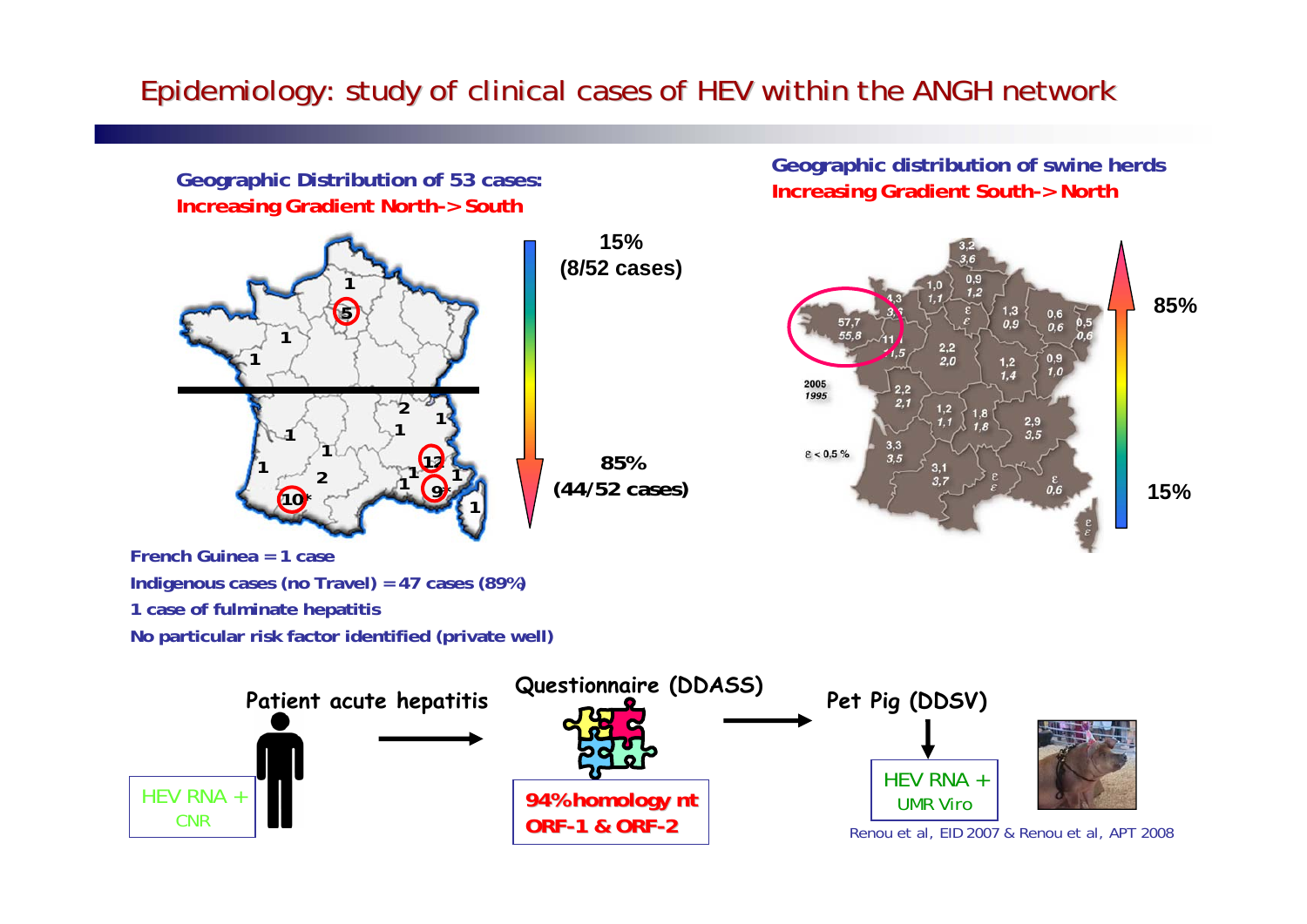# Conclusions